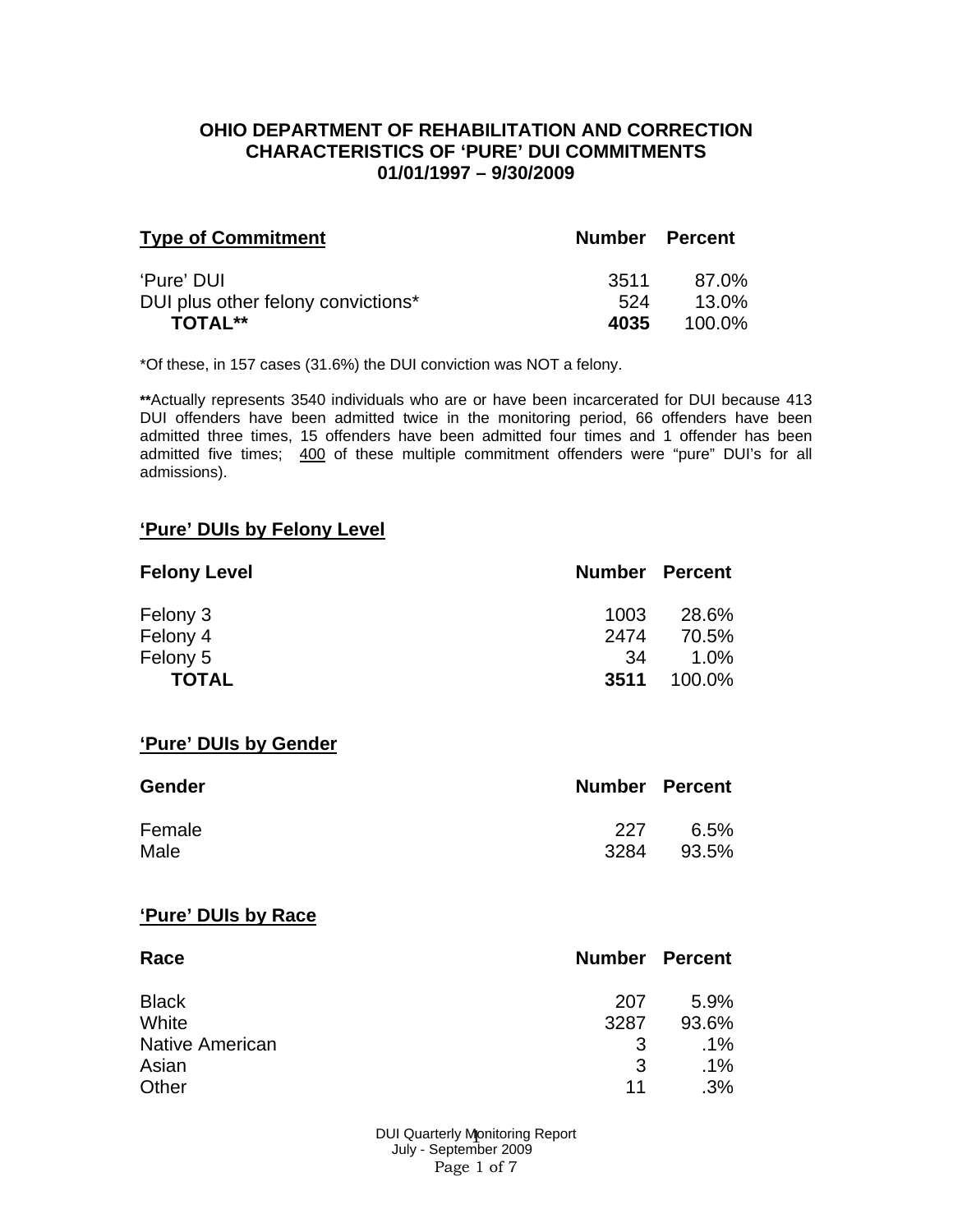## **'Pure' DUIs by Age at Commitment**

| <b>Age at Commitment</b> | Number | <b>Percent</b> |
|--------------------------|--------|----------------|
| 25 and under             | 154    | $4.4\%$        |
| 26 to 30                 | 398    | 11.3%          |
| 31 to 35                 | 560    | 15.9%          |
| 36 to 40                 | 737    | 21.0%          |
| 41 to 45                 | 787    | 22.4%          |
| 46 to 50                 | 530    | 15.1%          |
| Over 50                  | 345    | 9.8%           |

| Range = $18$ to 77 | Median = $40$ |
|--------------------|---------------|
| Mean $= 39.8$      | Mode $= 44$   |

# **'Pure' DUIs by Security Classification**

| <b>Security Level</b>                | <b>Number Percent</b> |         |
|--------------------------------------|-----------------------|---------|
| Level 1-A                            | 321                   | $9.1\%$ |
| Level 1-B                            | 2448                  | 69.7%   |
| Level 2                              | 417                   | 11.9%   |
| Level 3*                             | 324                   | 9.2%    |
| Level 4-B                            |                       | $.0\%$  |
| *Includes inmates still in reception |                       |         |

## **'Pure' DUIs by County of Commitment**

| <b>County of Commitment</b> | <b>Number</b> | <b>Percent</b> |
|-----------------------------|---------------|----------------|
| Cuyahoga                    | 323           | 9.2%           |
| Summit                      | 231           | 6.6%           |
| <b>Stark</b>                | 206           | 5.9%           |
| Hamilton                    | 190           | 5.4%           |
| <b>Butler</b>               | 171           | 4.9%           |
| Franklin                    | 150           | 4.3%           |
| Lorain                      | 143           | 4.0%           |
| Lake                        | 134           | 3.8%           |
| Clermont                    | 124           | 3.5%           |
| Warren                      | 95            | 2.7%           |
| Portage                     | 77            | 2.2%           |
| <b>All Other Counties</b>   | 1667          | 47.5%          |

DUI Quarterly Monitoring Report JI Quarterly Monitoring l<br>July - September 2009 Page 2 of 7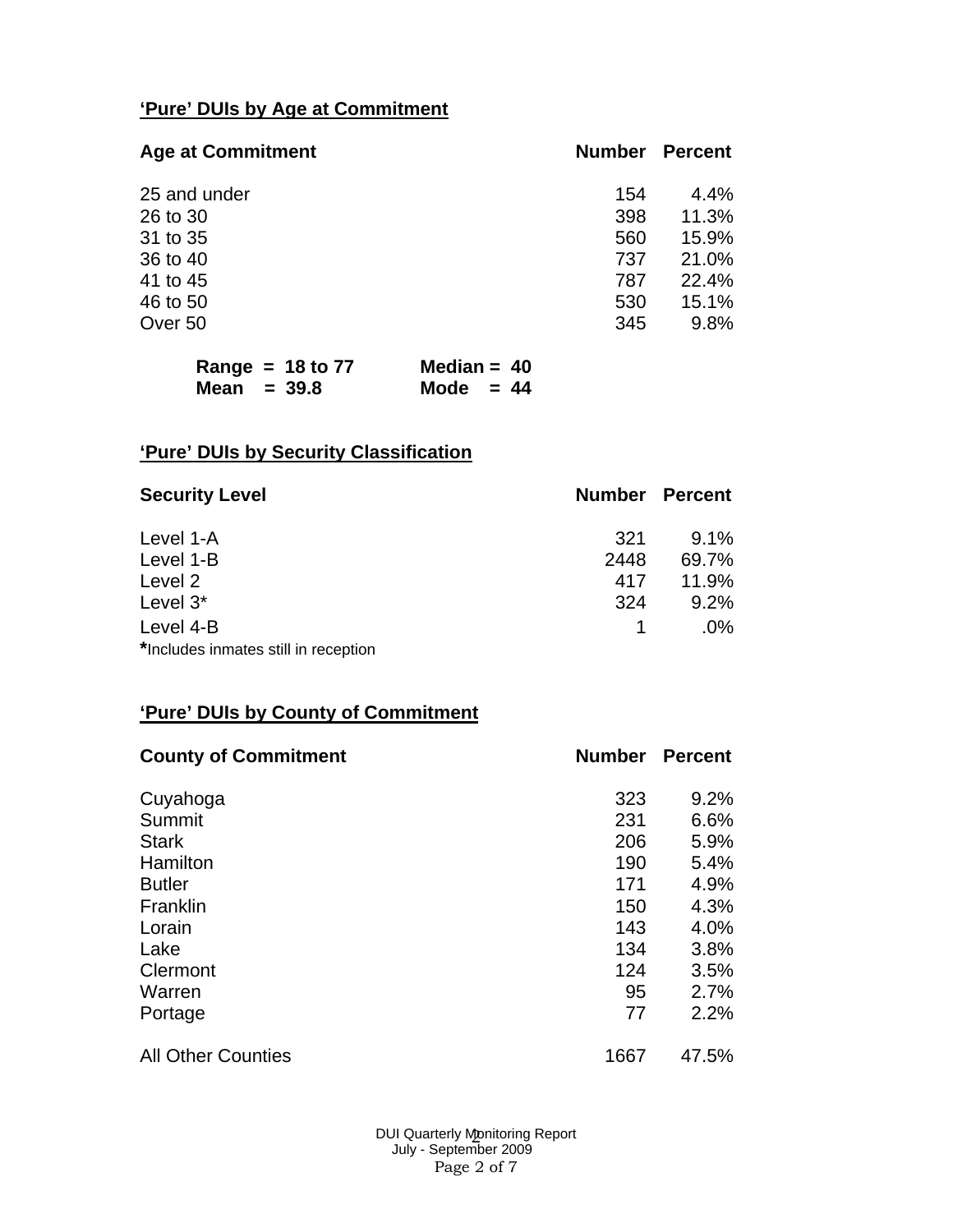## **'Pure' DUIs by Current Status**

| <b>Current Status</b>                  | <b>Number Percent</b> |       |
|----------------------------------------|-----------------------|-------|
| <b>Currently Incarcerated</b>          | 559                   | 15.9% |
| Recommitted on a new number            |                       | .0%   |
| <b>Judicial Release</b>                | 615                   | 17.5% |
| <b>Released under PRC</b>              | 981                   | 27.9% |
| <b>Regular Parole</b>                  | 12                    | .3%   |
| <b>Community Control</b>               | 8                     | .2%   |
| Released to Appeal Bond                | 10                    | .3%   |
| <b>Furlough (Transitional Control)</b> | 123                   | 3.5%  |
| <b>Vacated Sentence</b>                | 10                    | .3%   |
| <b>Court Order</b>                     | 11                    | .3%   |
| Death of Inmate                        | 19                    | .5%   |
| Released at Expiration of Prison Term* | 1162                  | 33.1% |

\*Released without post-release control; of the 3,511 releases since January 2004, 1,162 were expiration of prison term (33.1%), compared with 981 inmates released onto PRC (27.9%).

### **'Pure' DUIs by Length of Sentence (in months)**

| <b>Length of Sentence</b>                        | <b>Number</b> | <b>Percent</b> | <b>Cumulative %</b> |
|--------------------------------------------------|---------------|----------------|---------------------|
| One to Three Months (mandatory                   |               |                |                     |
| sentence)                                        | 3             | $.1\%$         | $.1\%$              |
| Four to Six Months                               | 87            | 2.5%           | 2.6%                |
| Seven to Eleven Months                           | 375           | 10.7%          | 13.2%               |
| <b>Twelve Months</b>                             | 293           | 8.3%           | 21.6%               |
| Thirteen to Seventeen Months                     | 812           | 23.1%          | 44.7%               |
| Eighteen Months                                  | 277           | 7.9%           | 52.6%               |
| Nineteen to Twenty-four Months                   | 262           | 7.5%           | 60.1%               |
| <b>Twenty-five to Thirty Months</b>              | 589           | 16.8%          | 76.8%               |
| Thirty-one to Thirty-five Months                 | 302           | 8.6%           | 85.4%               |
| <b>Thirty-six Months</b>                         | 8             | $.2\%$         | 85.7%               |
| Thirty-seven to Forty-seven Months               | 257           | 7.3%           | 93.0%               |
| Forty-eight to Fifty-nine Months                 | 159           | 4.5%           | 97.5%               |
| <b>Sixty Months or more</b>                      | 87            | 2.5%           | 100.0%              |
| Mode<br>$= 12$ months<br>Median<br>$= 16$ months | Mean          | $= 20$ months  |                     |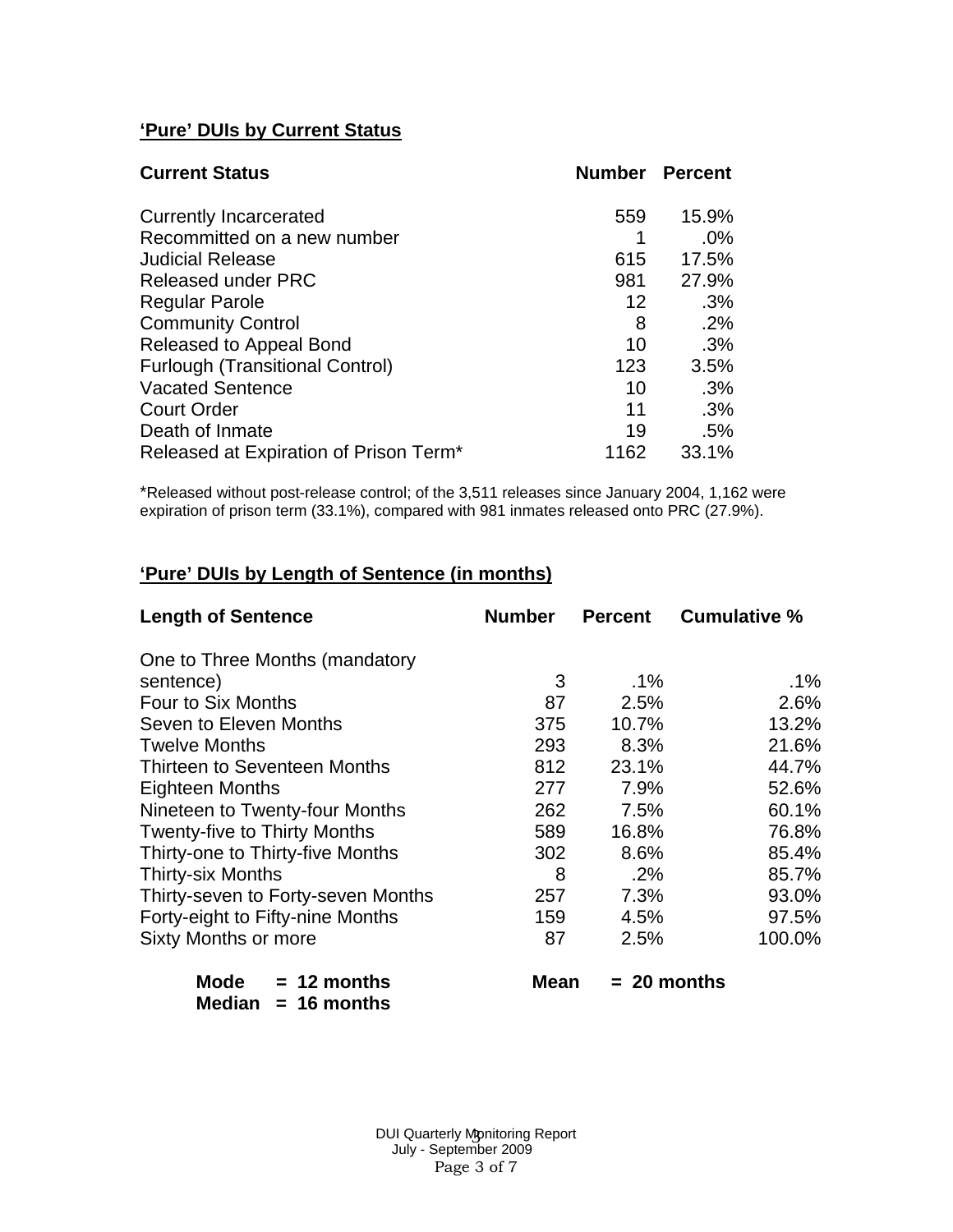## **'Pure' DUIs by Number of Prior Incarcerations**

| <b>Number of Prior Incarcerations</b> | <b>Number Percent</b> |          |
|---------------------------------------|-----------------------|----------|
| None                                  | 2046                  | 58.3%    |
| One                                   | 835                   | -23.8%   |
| Two                                   | 359                   | $10.2\%$ |
| Three or more                         | -271                  | 7.7%     |

#### **'Pure' DUIs Currently Incarcerated by Parent Institution\* (101/09)**

| <b>Institution</b>                                  | Number         | <b>Percent</b> | # in<br>Camp    |
|-----------------------------------------------------|----------------|----------------|-----------------|
| <b>Allen Correctional Institution</b>               | 5              | .8%            |                 |
| <b>Belmont Correctional Institution</b>             | 11             | 2.9%           | $\overline{7}$  |
| <b>Chillicothe Correctional Institution</b>         | 12             | 1.9%           |                 |
| <b>Corrections Medical Center</b>                   | ----           | ----           |                 |
| <b>Correctional Reception Center</b>                | 49             | 7.9%           |                 |
| Dayton Correctional Institution                     | 1              | .1%            |                 |
| <b>Franklin Pre-Release Center</b>                  | 1              | .2%            |                 |
| <b>Grafton Correctional Institution</b>             | 12             | 2.2%           | 2               |
| <b>Hocking Correctional Institution</b>             | 6              | 1.0%           |                 |
| <b>Lake Erie Correctional Institution</b>           | 35             | 5.7%           |                 |
| <b>Lebanon Correctional Institution</b>             | $\overline{2}$ | .3%            |                 |
| <b>London Correctional Institution</b>              | 12             | 2.4%           | 3               |
| <b>Lorain Correctional Institution</b>              | 60             | 9.9%           | 1               |
| <b>Madison Correctional Institution</b>             | 5              | .8%            |                 |
| <b>Mansfield Correctional Institution</b>           | 3              | 2.4%           | 12 <sub>2</sub> |
| <b>Marion Correctional Institution</b>              | 28             | 4.5%           | 1               |
| <b>Noble Correctional Institution</b>               | 16             | 2.6%           |                 |
| <b>North Central Correctional Institution</b>       | $\overline{4}$ | .6%            |                 |
| North Coast Correctional Treatment Facility         | 166            | 26.8%          |                 |
| Ohio Reformatory for Women                          | 35             | 5.7%           |                 |
| <b>Ohio State Penitentiary</b>                      | $---$          | .6%            | 4               |
| <b>Pickaway Correctional Institution</b>            | 105            | 17.0%          |                 |
| <b>Richland Correctional Institution</b>            | 14             | 2.3%           |                 |
| <b>Ross Correctional Institution</b>                | 2              | .6%            | 1               |
| Southeastern Correctional Institution               | ---            |                |                 |
| <b>Toledo Correctional Institution</b>              | $\overline{2}$ | .6%            | $\overline{2}$  |
| <b>Trumbull Correctional Institution</b>            | ---            | ---            |                 |
| <b>Warren Correctional Institution</b><br>$N = 619$ | 1              | .2%            |                 |

\*Includes inmates out to court

DUI Quarterly Monitoring Report JI Quarterly Mpnitoring l<br>July - September 2009 Page 4 of 7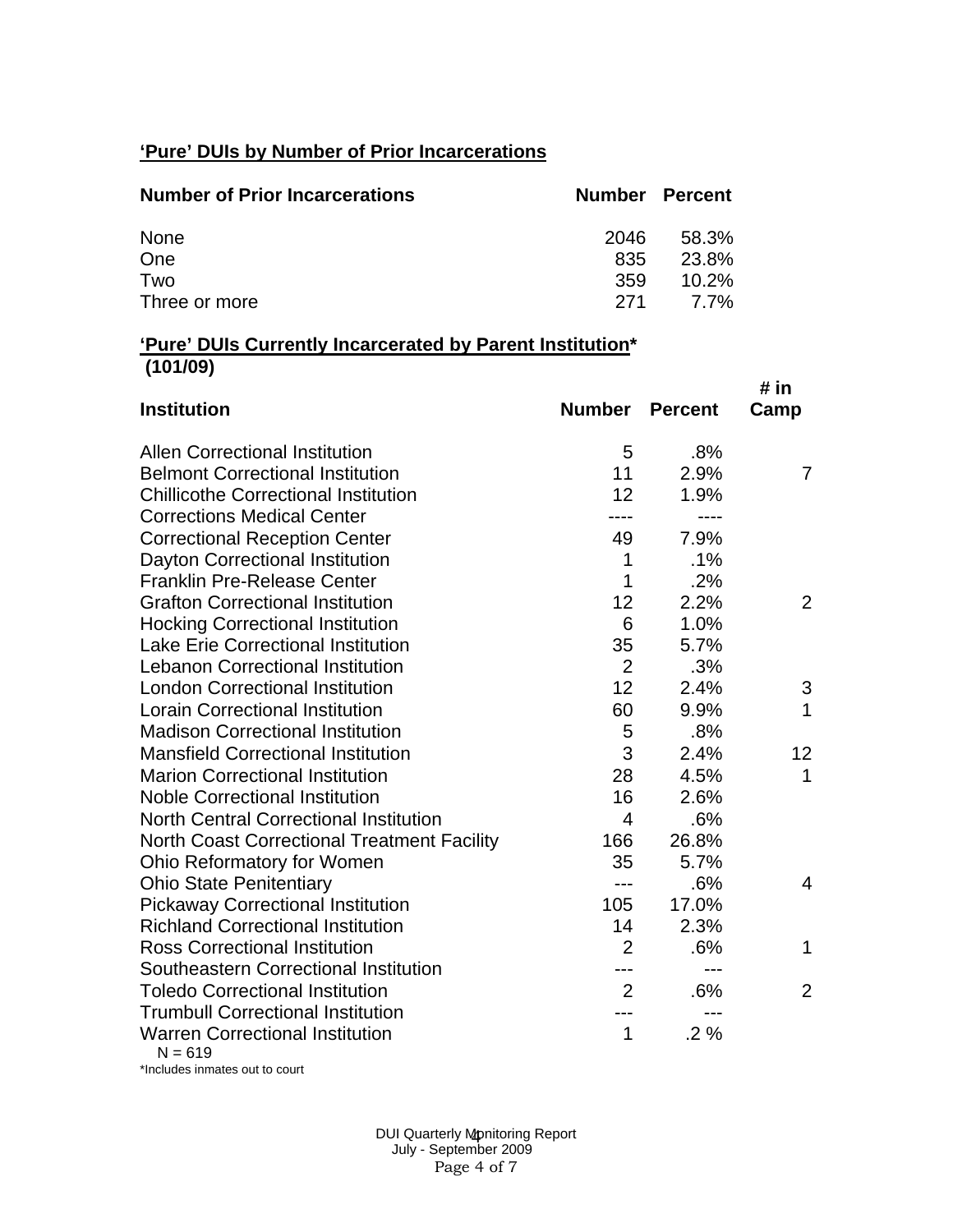#### **'PURE' DUI OFFENDERS COMPARISON OF SELECTED RELEASE TYPES DEMOGRAPHICS AND TIME SERVED/TIME SAVED VARIABLES 10/1/09**

|                                                                                | <b>Release Types</b>        |                             |                                  |                                             |                      |                                             |                                                                  |                                                        |  |  |
|--------------------------------------------------------------------------------|-----------------------------|-----------------------------|----------------------------------|---------------------------------------------|----------------------|---------------------------------------------|------------------------------------------------------------------|--------------------------------------------------------|--|--|
| <b>Variables</b>                                                               |                             | Post-<br>Release<br>Control |                                  | IPP with<br>Post-<br>Release<br>Control**** | Judicial<br>Release  |                                             | Expiration<br>of Sentence<br>with No<br>Supervision              |                                                        |  |  |
|                                                                                | N                           | $\%$ *                      | N                                | $%$ *                                       | $\mathsf{N}$         | $\%$ *                                      | $\mathsf{N}$                                                     | $\%$                                                   |  |  |
| <b>TOTAL</b>                                                                   | 483                         |                             | 470                              |                                             | 615                  |                                             | 1161                                                             |                                                        |  |  |
| Race:<br>White<br>African-American<br><b>Native American</b><br>Asian<br>Other | 457<br>24<br>$\overline{2}$ | 94.6<br>5.0<br>.4           | 448<br>19<br>1<br>$\overline{2}$ | 95.3<br>4.0<br>$\overline{.2}$<br>.4        | 577<br>36<br>1<br>1  | 93.8<br>5.9<br>$\cdot$ .2<br>$\overline{2}$ | 1071<br>84<br>$\overline{2}$<br>$\overline{2}$<br>$\overline{2}$ | 92.2<br>7.2<br>$\cdot$ .2<br>$\cdot$<br>$\overline{2}$ |  |  |
| Gender:<br>Male<br>Female                                                      | 460<br>23                   | 95.2<br>4.8                 | 463<br>$\overline{7}$            | 98.5<br>1.5                                 | 553<br>62            | 89.9<br>10.1                                | 1091<br>70                                                       | 94.0<br>6.0                                            |  |  |
| Age:<br>Mean<br>Median<br>Mode                                                 | 38.1<br>38.0<br>40.0        |                             | 38.5<br>39.0<br>42.0             |                                             | 39.1<br>39.0<br>44.0 |                                             | 40.4<br>41.0<br>44.0                                             |                                                        |  |  |
| <b>Commitment County:</b><br>Major Urban**<br><b>All Others</b>                | 209<br>274                  | 43.3<br>56.7                | 152<br>318                       | 32.3<br>67.7                                | 190<br>425           | 30.9<br>69.1                                | 441<br>720                                                       | 38.0<br>62.0                                           |  |  |

\*Column totals = 100%

\*\*Cuyahoga, Franklin, Hamilton, Lucas, Montgomery, Stark and Summit

\*\*\*Multiple modes; lowest value is shown

\*\*\*\* Males completing the DUI IPP at NCCTF

DUI Quarterly Monitoring Report JI Quarterly Monitoring l<br>July - September 2009 Page 5 of 7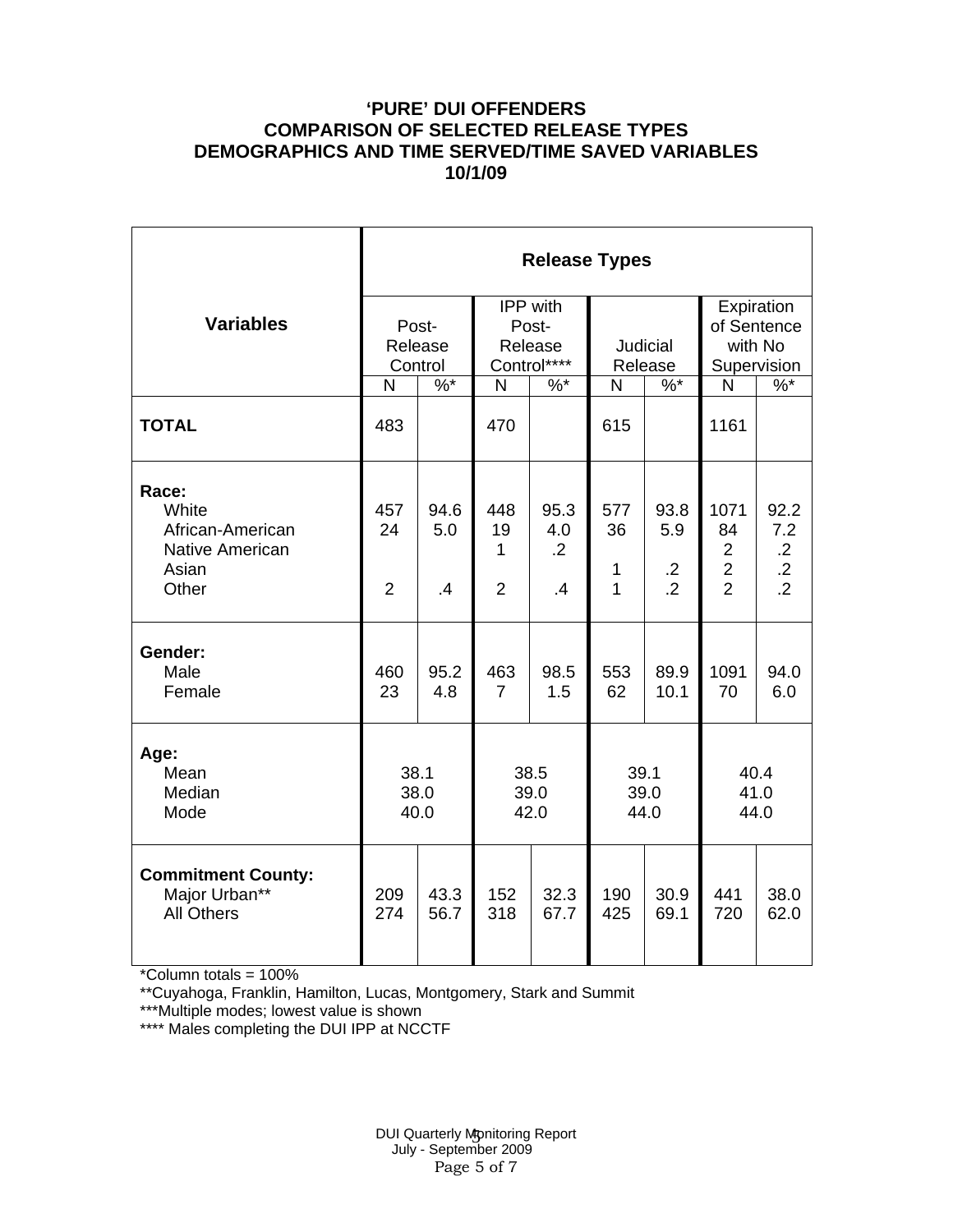|                                                                     | <b>Release Types</b> |       |            |          |            |      |               |      |  |  |
|---------------------------------------------------------------------|----------------------|-------|------------|----------|------------|------|---------------|------|--|--|
|                                                                     |                      |       |            | IPP with |            |      | Expiration of |      |  |  |
| <b>Variables</b>                                                    |                      | Post- |            | Post-    |            |      | Sentence      |      |  |  |
|                                                                     |                      |       |            | Release  | Judicial   |      | (with No      |      |  |  |
|                                                                     | Release<br>Control   |       | Control    |          | Release    |      | Supervision)  |      |  |  |
|                                                                     | N                    | $%$ * | $%$ *<br>N |          | N<br>$%$ * |      | N<br>$%^*$    |      |  |  |
|                                                                     |                      |       |            |          |            |      |               |      |  |  |
| <b>Sentence Length</b><br>(Months):                                 |                      |       |            |          |            |      |               |      |  |  |
| Mean                                                                |                      | 12.3  | 20.3       |          | 22.2       |      | 15.5          |      |  |  |
| Median                                                              | 12.0                 |       | 18.0       |          | 20.0       |      | 12.0          |      |  |  |
| Mode                                                                | 12.0                 |       | 12.0       |          | 24         |      | 12.0          |      |  |  |
|                                                                     |                      |       |            |          |            |      |               |      |  |  |
| <b>Number of Priors:</b>                                            |                      |       |            |          |            |      |               |      |  |  |
| None                                                                | 259                  | 53.6  | 322        | 68.5     | 416        | 67.6 | 672           | 57.9 |  |  |
| One                                                                 | 118                  | 24.4  | 108        | 23.0     | 115        | 18.7 | 274           | 23.6 |  |  |
| Two                                                                 | 52                   | 10.8  | 26         | 5.5      | 51         | 8.3  | 125           | 10.8 |  |  |
| Three or More                                                       | 54                   | 11.2  | 14         | 3.0      | 33         | 5.4  | 90            | 7.8  |  |  |
| <b>Time Served (Months):</b>                                        |                      |       |            |          |            |      |               |      |  |  |
| Mean                                                                | 9.7                  |       | 7.8        |          | 6.6        |      | 12.0          |      |  |  |
| Median                                                              | 8.2                  |       | 5.6        |          | 4.1        |      | 9.6           |      |  |  |
| Mode                                                                | $4.6**$              |       | 5.7        |          | 2.5        |      | $5.7**$       |      |  |  |
|                                                                     |                      |       |            |          |            |      |               |      |  |  |
| <b>Time Saved Through</b><br><b>Early Release (Months):</b><br>Mean | .95                  |       | 11.0       |          | 14.8       |      | .93           |      |  |  |
| Median                                                              |                      | .00   | 7.7        |          | 13.1       |      | .03           |      |  |  |
| Mode                                                                |                      | .00   | $.00**$    |          | .00        |      | .00           |      |  |  |

\*Column totals = 100%

\*\*Multiple modes; lowest value is shown